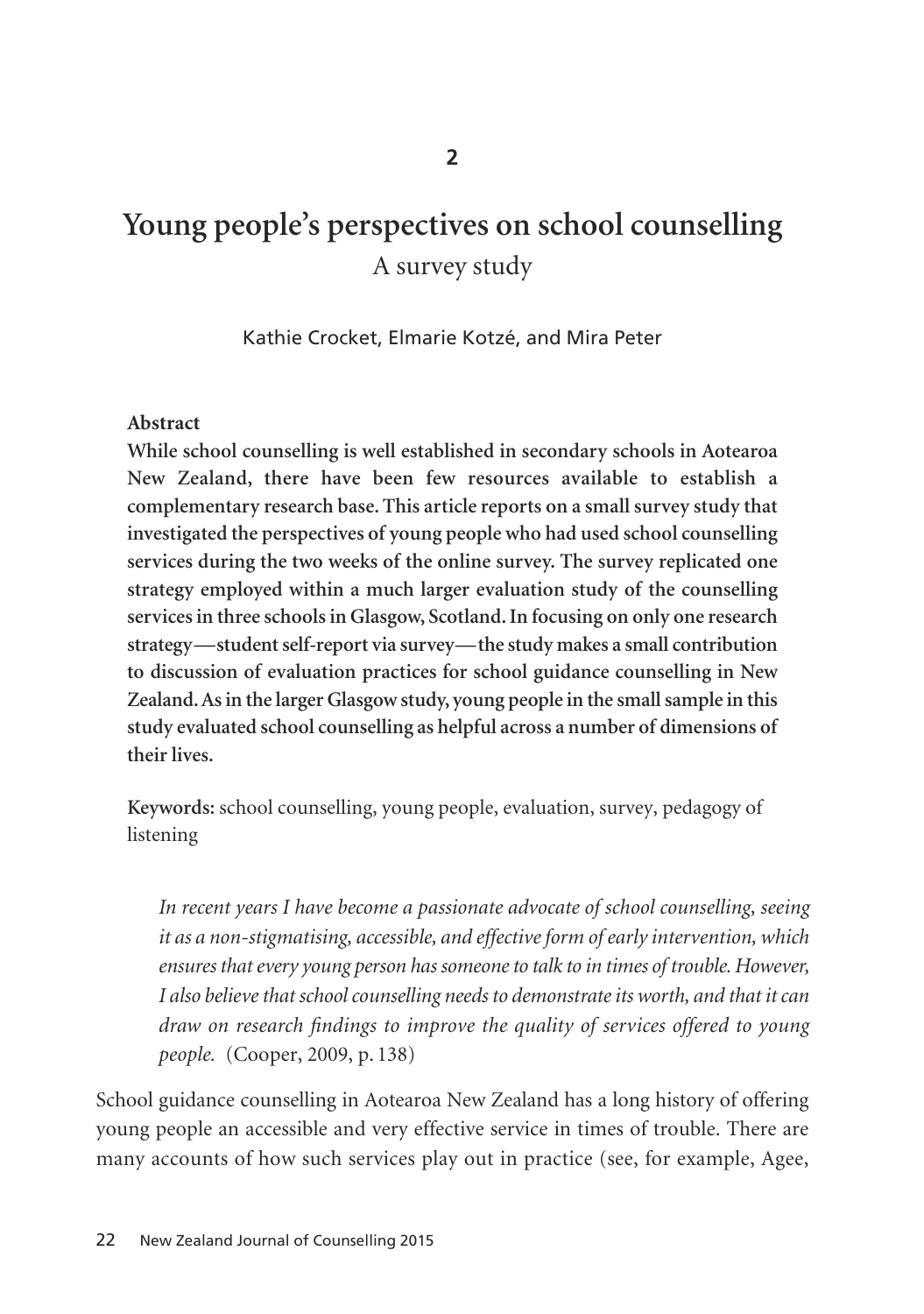1997; Blackett & Hermansson, 2005; Ferguson, 2012; Hughes, 2011, 2012; Hughes, Burke, Graham, Crocket, & Kotzé, 2013; Kotzé & Crocket, 2011; Kotzé, Crocket, Burke, Graham, & Hughes, 2013; McMenamin, 2004, 2014; Williams & Winslade, 2008; Winslade & Williams, 2011). School counselling has had many strong advocates over time. But there is no significant research base associated with school guidance counselling in New Zealand, and there is a particular absence of the across-school or withinschool evaluative studies of the kinds favoured in the contemporary neoliberal policy environment. Cooper's (2009) call, above, is for research that serves two purposes. The first is to demonstrate the value of school counselling: the audiences here are the wider administrative systems within which counsellors practise, as well as counsellors themselves. The second purpose is to provide research evidence that will inform and enrich counselling practice: the primary audience here is the community of school counsellors, with the wider administrative system being a secondary audience. The study reported here is one small initiative towards beginning to produce a body of research based in Aotearoa New Zealand that evaluates school guidance counselling, potentially demonstrating its worth—in this case, from the perspective of student clients.

A raft of recent studies have investigated a wide range of aspects of school counselling provision in various parts of the UK, perhaps pointing to possibilities for replication of this research in Aotearoa New Zealand. The methods used in the UK studies range from exploratory (for example, Westergaard, 2013), through thematic analyses (Lynass, Pykhtina, & Cooper, 2012; Prior, 2012a), to randomised controlled trials (for example, Cooper et al., 2010; McArthur, Cooper, & Berdondini, 2012), with many studies involving multiple research strategies. The pluralistic design of Cooper's (2004, 2006) Scottish evaluative studies, for example, combined a range of research strategies from multiple perspectives: in-person interviews with clients and pastoral care staff, and telephone interviews with nominated other school staff; questionnaires for clients and pastoral care staff; the Young-Person's CORE (Clinical Outcomes in Routine Evaluation)(see Twigg et al., 2009), a questionnaire administered before and at the end of counselling as an indicator of clients' mental health; and analysis of pupil attendance and exclusion records. This extensive and rigorous multimethod evaluation was made possible in the context of pilot projects funded to provide and evaluate counselling services in three schools.

The pilot context of the Cooper (2004, 2006) studies points to the significant differences, particularly in respect of the provision of guidance and counselling, between school administrative systems *within* the UK, and *between* those systems and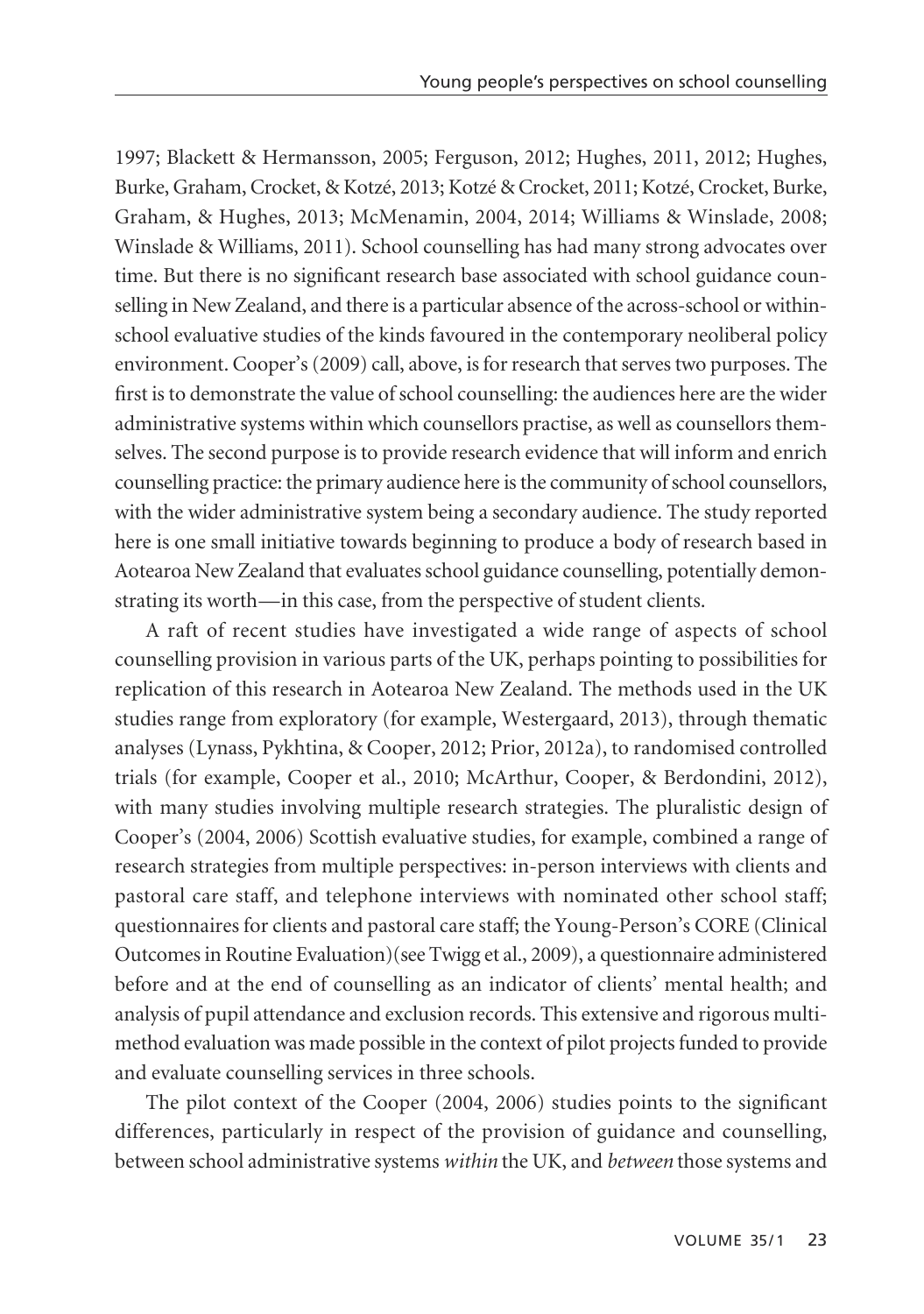secondary schools in New Zealand. In the UK the term "school-based counselling" is used, denoting variable provision across the UK: "provision is good in England, but it's provided in so many different ways, by independent counsellors, charities, local authorities and even some teachers" (Cromarty, cited in Jackson, 2012, p. 7). Recently published UK studies have been evaluations of counselling provided on the school site—*school-based*—but by counsellors who are not members of the school staff: "*in* the school, but not *of* the school" (Cooper, 2004, p. 7). Thus, we suggest, it is the methods used and the range of foci of evaluation that may be useful to researchers in Aotearoa New Zealand, while the applicability of the findings from this research in UK schools cannot be assumed.

A further notable feature of recent UK school counselling evaluative studies is their emphasis on person-centred, humanistic counselling in particular (see Cooper, 2009). This emphasis can be understood in the light of Hawkins' (2012) note, in respect of Department of Health funding for psychological therapies for adolescents: "it seems the Government has listened to us when we say young people want more than CBT" (p. 45). The advocacy for school counselling, to which Cooper refers in the opening quotation above, might perhaps be understood as advocacy not just for the provision of *counselling* to young people in schools, but also for provision to include more than CBT (see Jackson, 2012)—and humanistic therapies in particular.

While questions of how to evaluate and what to evaluate have most potential transfer to school counselling research in a New Zealand context, findings about client experience also offer potential foci for New Zealand evaluation studies. Cooper's (2009) review of 30 audit and evaluation studies of counselling services offered a picture of a "'typical' young person" coming to school-based counselling:

*they are likely to be around 14 years old, experiencing psychological difficulties that have been present for six months or more and at a level close to those attending CAMHS [Child and Adolescent Mental Health Services], and somewhat more likely to be female.… By the end of counselling they are likely to be feeling significantly better, and are likely to attribute a large part of this improvement to counselling.* (p. 147)

While noting that most young people have reported significant benefit from counselling, Cooper pointed out that there are questions about the reliability of selfreport data. He made the argument for the use of pre- and post-therapy measures, such as YP-CORE. A subsequent study in Wales evaluated the outcomes of school-based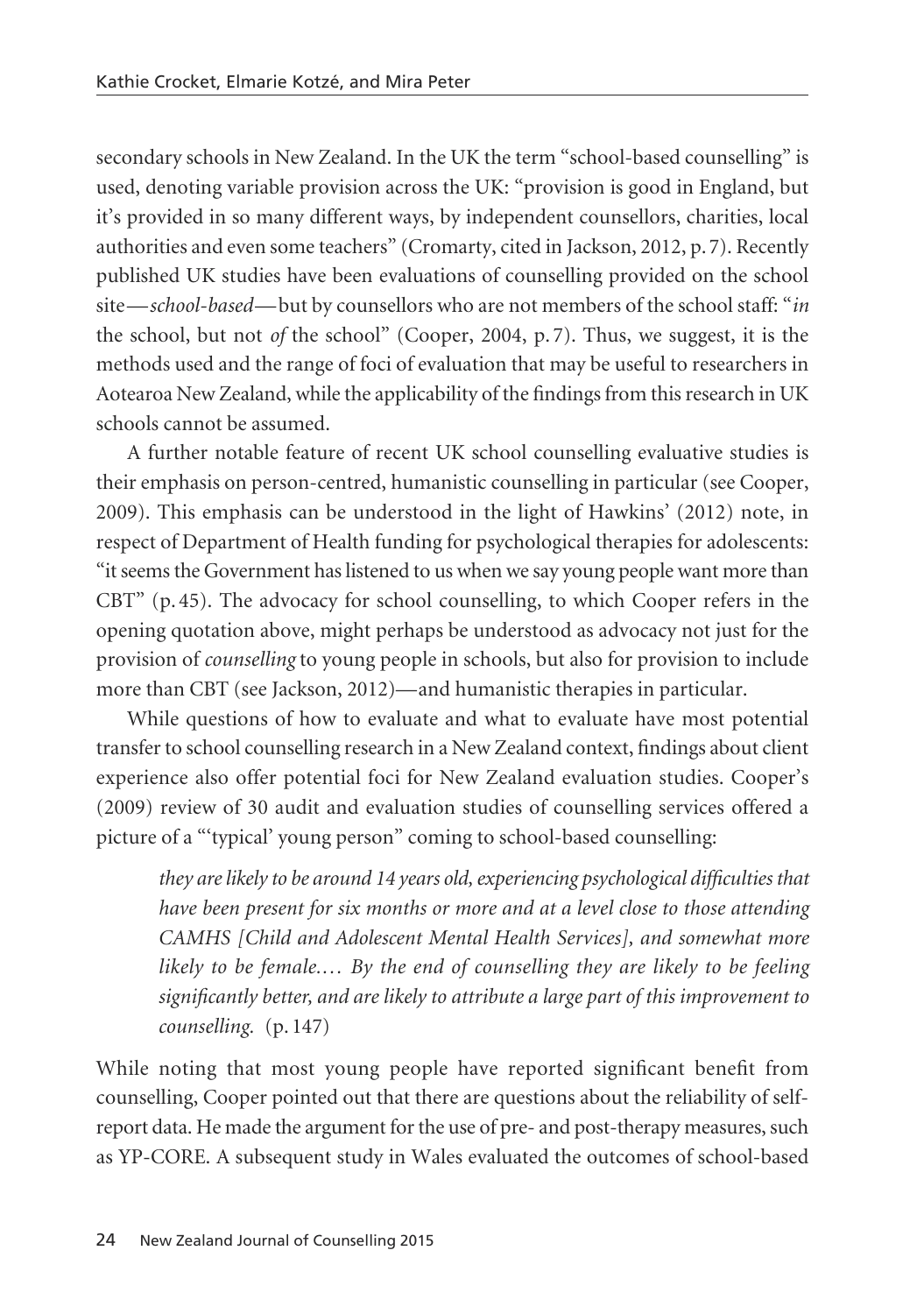counselling using data from 3,613 episodes of counselling (Cooper, Pybis, Hill, Jones, & Cromarty, 2013). These researchers reported that "school-based counselling, as delivered in the UK, is associated with significant reductions in psychological distress, with a magnitude of improvement that is commensurate with therapeutic interventions in adult and NHS mental health services" (p. 95). Based on a smaller sample of five schools and a qualitative study, Lynass et al. (2012) noted the following most frequently occurring changes for young people: "feeling more confident; talking about things more easily; other people noticing changes; improved relationships with family and friends; thinking differently; feeling happier" (p. 61).

These UK studies do not tell us about school counselling in New Zealand, with its particular provision of school guidance counselling services that have been well established within most secondary schools for 50 years. While there was a history of guidance services, the Education Amendment No. 2 Act (1964) specifically required the provision of guidance and counselling. As in the UK, school counselling in New Zealand was introduced in response to identified social needs—unlike the US, where the emphasis on educational guidance, and group work, is much stronger (see Besley, 2002; Cooper, 2009; Crocket, Flanagan, Winslade, & Kotze, 2011). What we do know, however, is that current research identifies that the mental health of young people in New Zealand, as in the UK, is of increasing concern (Cooper et al., 2010; Fleming et al., 2014). Fleming et al. identified an "apparent small decline in mental health of NZ secondary school students between 2007 and 2012," suggesting a "need for ongoing monitoring and for interventions that promote well-being and prevent mental ill-health" (p. 479). School counsellors are at the front line of such services for young people. In considering appropriate service provision, it is useful to understand something of young people's experiences of school counselling, and how they might contribute to the conversations about appropriate provision of services.

Acknowledging the limitations of self-reporting noted by Cooper (2009), this small study is nonetheless a contribution to beginning to build a base from which more comprehensive evaluative studies of school counselling in New Zealand might be undertaken. While there might be anecdotal evidence that, in New Zealand (as the research suggests in the UK), school counselling offers services that reduce young people's psychological distress in levels commensurate with CAMHS, without a stronger evidence base the value of school counselling to young people's wellbeing may well be underestimated.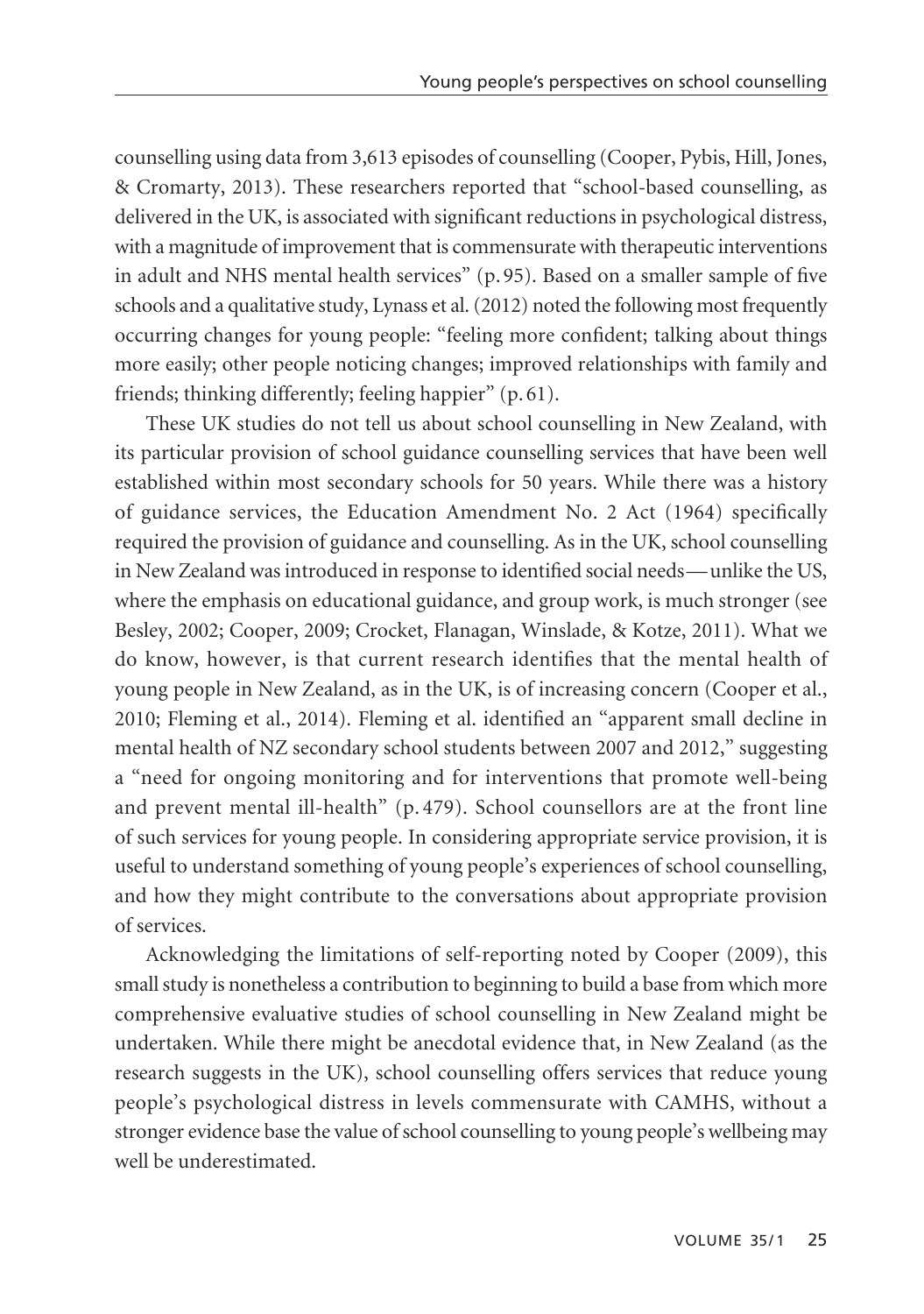A review of the provision of guidance and counselling in New Zealand schools was undertaken by the Education Review Office (ERO) in 2013 as one focus of the Prime Minister's Youth Mental Health Project. Phase one of this review (ERO, 2013a) included surveys of young people, school leaders, and guidance counsellors. It should be noted that this review focused on *guidance and* counselling: it is not always clear which findings relate specifically to the specialist work of school counsellors, or if the study's informants understood the distinctions. For example, respondents were asked who else provided guidance and counselling in their schools and most young people were reported as identifying deans, form teachers, school nurses, and youth workers. While some of those in these roles may have training in the provision of guidance, few would be professional counsellors. Further, it was reported that young people suggested that there should be improvement to confidentiality and professionalism in the way guidance and counselling works. However, by conflating guidance and counselling, and using these terms very loosely, the study and the report of the findings potentially work against professionalism by not distinguishing the particular contribution that school counsellors make or the particular responsibilities—for example, for client confidentiality—within counselling codes of ethics.

The ERO contracted the Ministry of Youth Development (MYD) to recruit for and administer the Phase one student survey, as part of the wider review. Despite the substantial resources of MYD, only 91 young people responded, most of whom were in years 11–13 or had left school. Fifty-one respondents did not respond, or responded "not applicable" to the item "I have been to a guidance counsellor and they helped me," suggesting that fewer than half of those who completed the survey had first-hand experience of counselling at school. Forty-one per cent of all respondents indicated that they had been to a counsellor and they had been helped. During the second phase of the review (ERO, 2013b), a review team visited schools and conducted a further student survey, with 671 respondents. Again more than half the respondents (60%) appeared not to have had first-hand experience of counselling at school, but 30% of total respondents indicated that they had been to the counsellor and they had been helped. The survey asked students what changes to the counselling service they would suggest. These were reported as:

- making the guidance and counselling service easier to access—e.g., available at all times including after school or during lunch times
- having more guidance counsellors
- raising the profile of the guidance counsellor within the school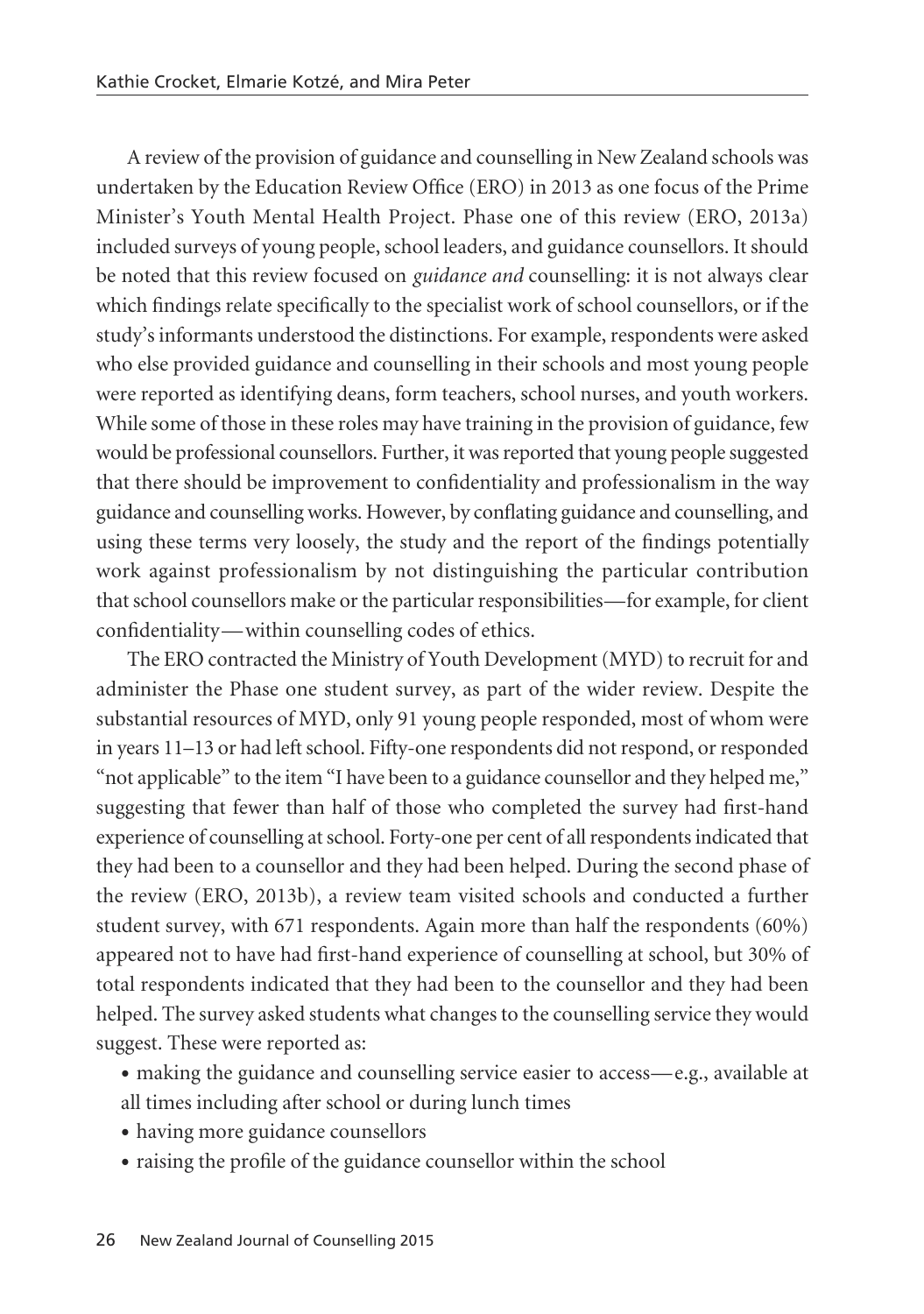- moving the guidance counsellor's office to allow for more privacy
- making it more socially acceptable to see someone for guidance and counselling
- having guidance counsellors that the students could relate to more easily. (ERO, 2013b, p. 34)

Through these suggestions, for example, the ERO report provides some broad commentary on the state of counselling in New Zealand secondary schools, but the report's general conflation of guidance and counselling is problematic. The report does not distinguish the particular professional therapeutic orientation of counselling from the shared guidance responsibilities of significant numbers of school staff. There is still some distance to go before New Zealand has research that, as Cooper (2009) advocated with respect to research of school counselling in the UK, demonstrates the worth of school counselling and improves the quality of services to young people.

## **Method**

Before embarking on the current study we consulted with NZAC and some local school guidance counsellors. As the survey questionnaire, we chose to use the Counselling Service Evaluation form, a post-counselling satisfaction questionnaire employed by Cooper (2004). Its benefits were that it was already available and tested, and had offered useful commentary on the perspectives of students in that study's three schools. While Cooper's study used the survey at the conclusion of counselling, in the context of a particular pilot intervention, our study included young people in ongoing counselling. Two minor changes were made to the questionnaire on the advice of New Zealand school counsellors: a question about the culture of clients was added, along with a question about the extent to which respondents experienced their culture as being respected.

For delivery of the survey we used open-source Lime Survey (http://www. limesurvey.org/) software. This software provides descriptive statistical analysis (e.g., frequency of category responses). The Statistical Package for Social Sciences (IBM SPSS Statistics version 20) was used for further analysis. Most survey items were quantitative, as reported below. An open, qualitative question asked respondents how counselling had helped them. In analysing responses to this question, we overlaid Cooper's (2004) analytic categories on our data. In many respects, young people in Aotearoa New Zealand responded with comments similar to those in the Cooper study. However, we also noticed responses that did not appear to us to fit neatly with the categories produced by the person-centred orientation of the Cooper study. We discuss these below.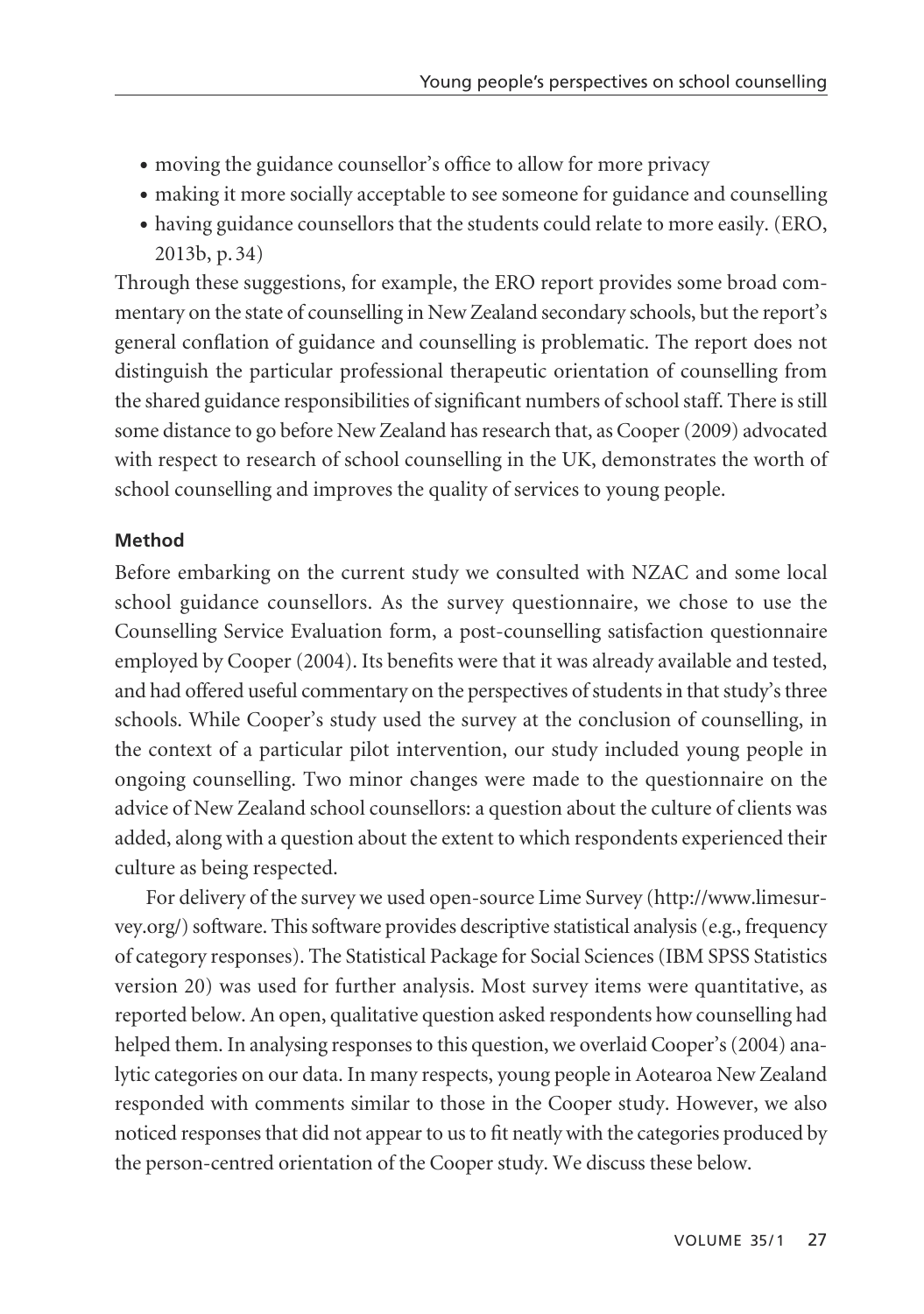#### *Recruitment process*

In November 2012 we provided material to NZAC for forwarding to those members who were school guidance counsellors. We requested that school guidance counsellors each approach their principals to seek permission for the study to run in their schools. We provided:

- separate written information for counsellors and principals
- one Consent Form per school for principal and counsellor to sign
- an Information Sheet for students who would be recruited by counsellors.

The written information for counsellors and principals asked that, during two weeks in February 2013, school guidance counsellors in participating schools give all student clients an Information Sheet. This sheet had on it an email address for clients to use if they wanted to receive individual access to a Lime Survey survey (closed format), as described above. This email address was set up for this project, with only the researchers and prospective respondents having access to the survey.

Unfortunately, between our information going out to counsellors and the survey taking place, further surveys related to counselling in schools appeared, requiring the attention of counsellors during February 2013, the period we had already selected for our study to run: PPTA with a survey of school guidance counsellors, and ERO with its surveys of school guidance counsellors (also distributed through NZAC), senior leaders, and young people. This was a moment of survey-saturation that had unanticipated effects for recruitment for our study. It is estimated that our request for participation reached more than 200 school counsellors. In November 2012, twenty-three counsellors returned participation forms signed by themselves and their principals.

Forty-one young people responded to the online survey. This relatively small number—compared with 119 reported by Cooper (2004)—is a limitation of our study, and the results should be read in this light. The number of respondents may also have been affected by the somewhat cumbersome two-step process of access to the survey described above, which meant that only clients in counselling could access the survey.

## *Comment on the response rate*

The appropriate sample size for a population-based survey is determined largely by three factors: the estimated prevalence of the variable of interest, the desired level of confidence, and the acceptable margin of error. Many surveys are not based on probability samples, but rather on finding a suitable collection of respondents to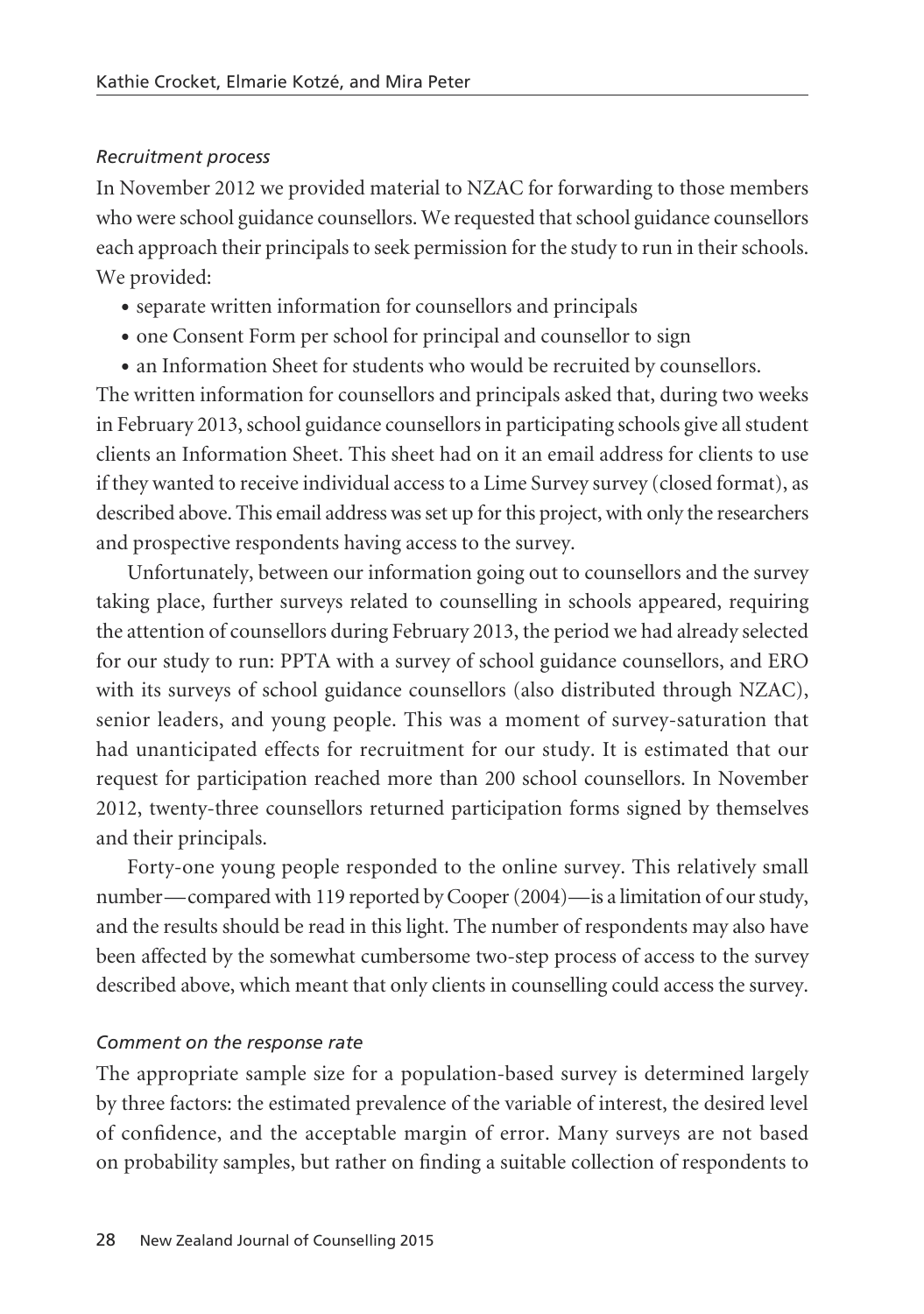complete the survey. Such surveys are referred to as non-probability samples. In such samples, the relationship between the target population and the survey sample cannot be measured and potential bias is unknowable.

For this study the sample was purposive. The disadvantages of such samples are that there is no possibility of knowing the degree of accuracy achieved and there is no possibility of calculating the sample error. Therefore, conclusions beyond the sample are not justified. However, non-statistical inferences can be drawn on the basis of logical considerations.

#### **Results**

#### *Who were the young people who responded?*

Thirty-two young women and nine young men responded to the survey. The respondents' year-levels are reported in Table 1.

#### **Table 1.** Year level of respondents

| Year level            | Year 13 | Year 12 Year 11 Year 10 | Year 9 | Year 7/8 |  |
|-----------------------|---------|-------------------------|--------|----------|--|
| Number of respondents |         |                         |        |          |  |

The question about the cultural identity of respondents was one that those we consulted locally asked to have added to the Cooper (2004) questionnaire. The majority of respondents identified themselves as Päkehä (20) or European (16). Five respondents identified themselves as Mäori, two as Asian, and six respondents were classified as Other. We note that there is a low percentage of Mäori respondents and no Pasifika respondents. With the small size of this study, and no data about the schools themselves, questions arise for future research. All but one respondent indicated that they felt their culture was respected in the counselling.

#### *Use of the counselling service*

Most respondents (71%) reported that they were self-referred (24.5%), or referred by a teacher (27%) or friend (19.5%). Deans, parents, other counsellors, and a doctor made up the other sources of referral.

Almost half the respondents (46%) had seen the counsellor more than 11 times (for further detail, see Figure 1). This result is in contrast to the Cooper (2004) study, where only 13% of respondents had seen the counsellor more than 11 times and just over half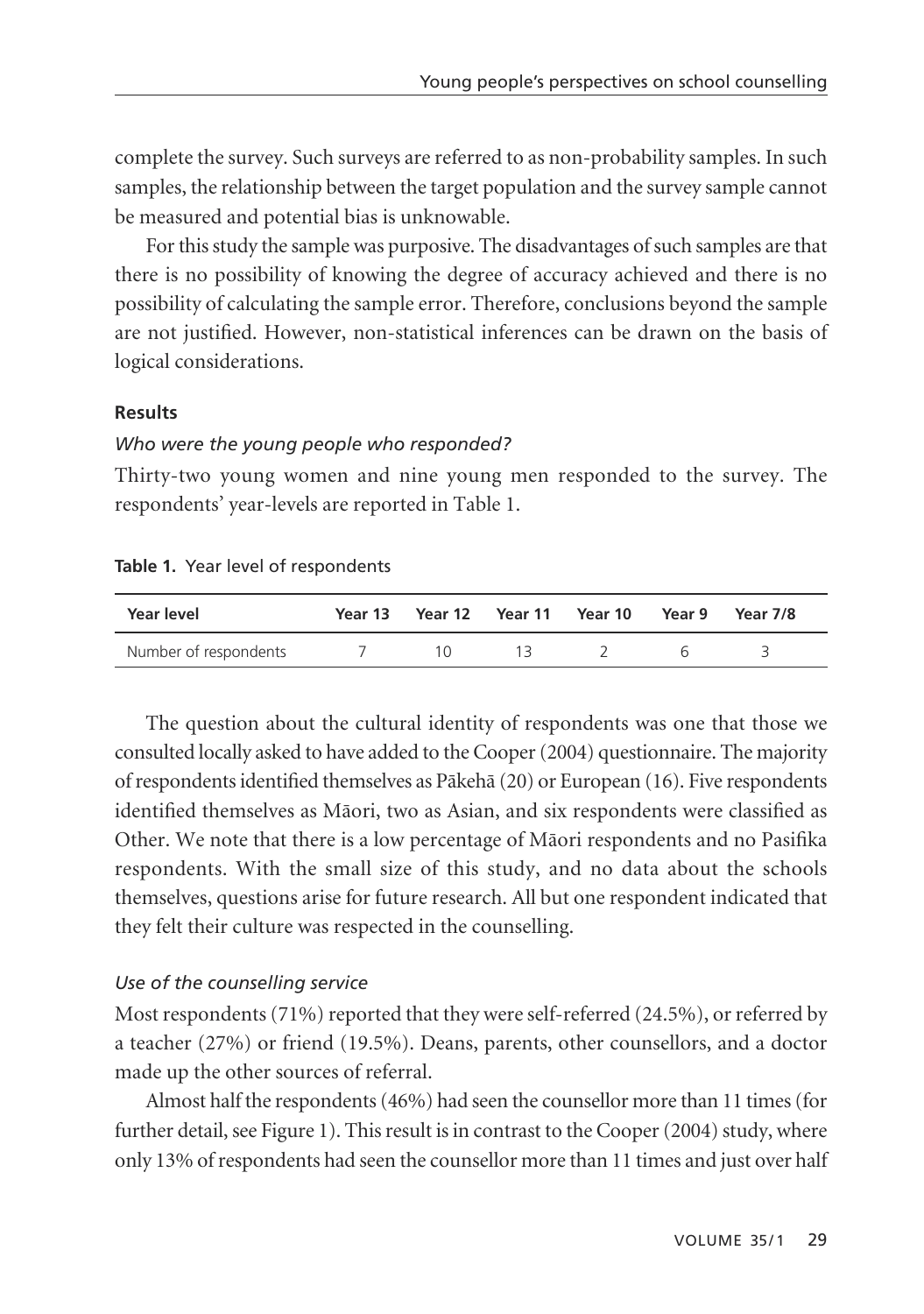

**Figure 1:** Percentage of students who attended varying numbers of counselling sessions before and during the study

(51%) had seen the counsellor between two and five times. It may be that the students who responded to our study were those who had used the service more, or that the difference in provision in New Zealand means that counsellors have been available to students over the span of their years at secondary school.

## *Information about the service*

Almost all respondents (93%) said they had enough information about the counselling service. Of the three respondents who would have liked more information, one simply commented "[I was] new to the school," and the other two made the following comments about what they would like to have known:

- What would happen there [in counselling].
- How amazing and how much help they [the counsellor] would be.

# *Levels of overall satisfaction*

As can be seen in Figure 2, 93% of respondents were satisfied or very satisfied with the counselling they received. This level of satisfaction is similar to that reported by Cooper (2004) (88%).

# *Extent of helpfulness of counselling*

The majority (80%) of respondents reported that counselling was helpful to quite an extent, while 20% reported that they had experienced counselling as a little helpful. The modal response for both this study and the Cooper (2004) study was "quite a lot."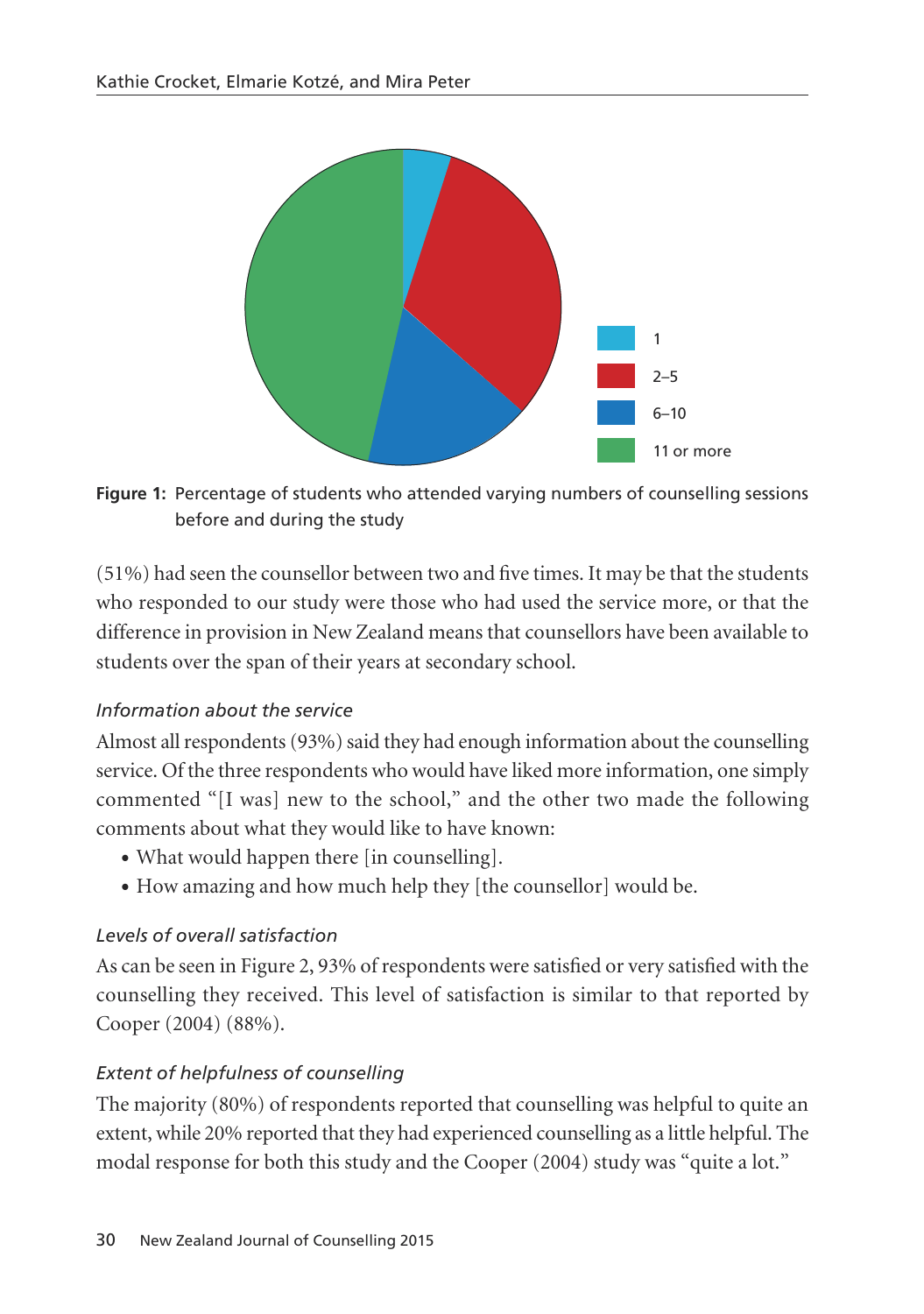

**Figure 2:** Levels of satisfaction with counselling



**Figure 3:** Perceived helpfulness of counselling

## *How the counselling helped*

All respondents provided responses to the qualitative question about how counselling was helpful to them. This level of response is an unusual outcome in surveys. Given the small size of our study, we include all these responses below.

Of the analytic categories used in the Cooper (2004) study, we used the following: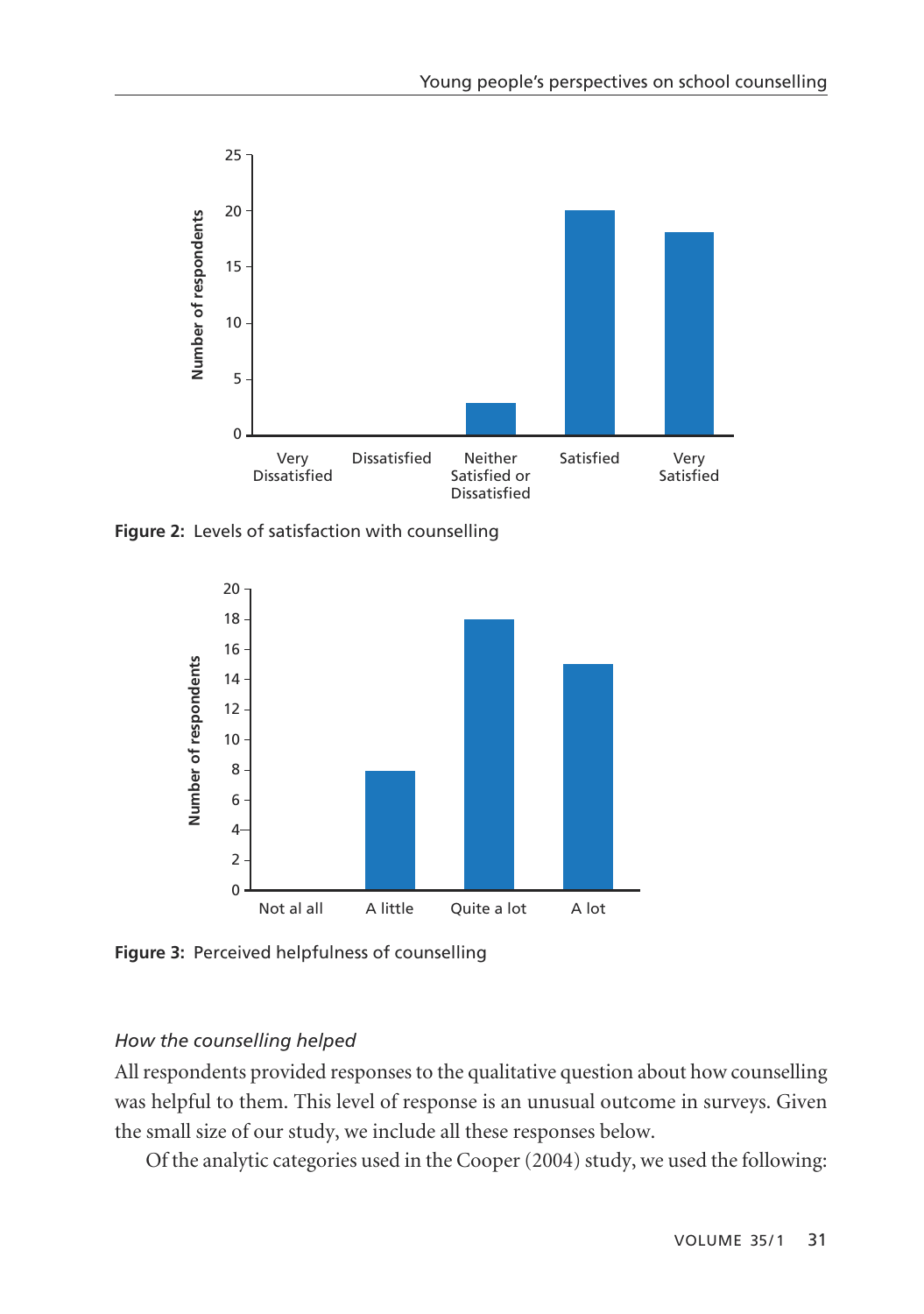- Talking and being listened to
- Guidance and advice
- Problem-solving
- Specific improvements
- Self-esteem

We amended the following categories, by adding to them:

- Feeling understood *or supported*
- Insight and awareness, *new perspectives*
- Confidentiality *and trust*

These changes were made when the particular category did not appear to capture all that a respondent comment was suggesting. For example, to *feeling understood* we added *or supported* to capture the sense of active support that was more than an experience of feeling understood.

We added the following categories:

- School
- Building relationships
- Normalising difficulties
- Hard times and struggle

The following Cooper (2004) study category was not directly used by any respondent: *getting things off one's chest*. However, two respondents wrote about "getting things off your shoulders:" we notice the particularity of language use. A person-centred orientation to therapy and in research is likely to make available different language than relationally oriented approaches.

# *Talking and being listened to*

Participants wrote about the value of having someone to talk to who would listen.

*Cos u had someone 2 talk 2.*

*Good to talk.*

*It helps me relax to have someone to talk to when you have a few problems.*

*It's useful to me because I can tell her anything and she will listen and she is very kind too.*

*Nice to be able to talk to someone.* 

*I can talk to someone about my issues. It's a place where no-one laughs at me if I cry.*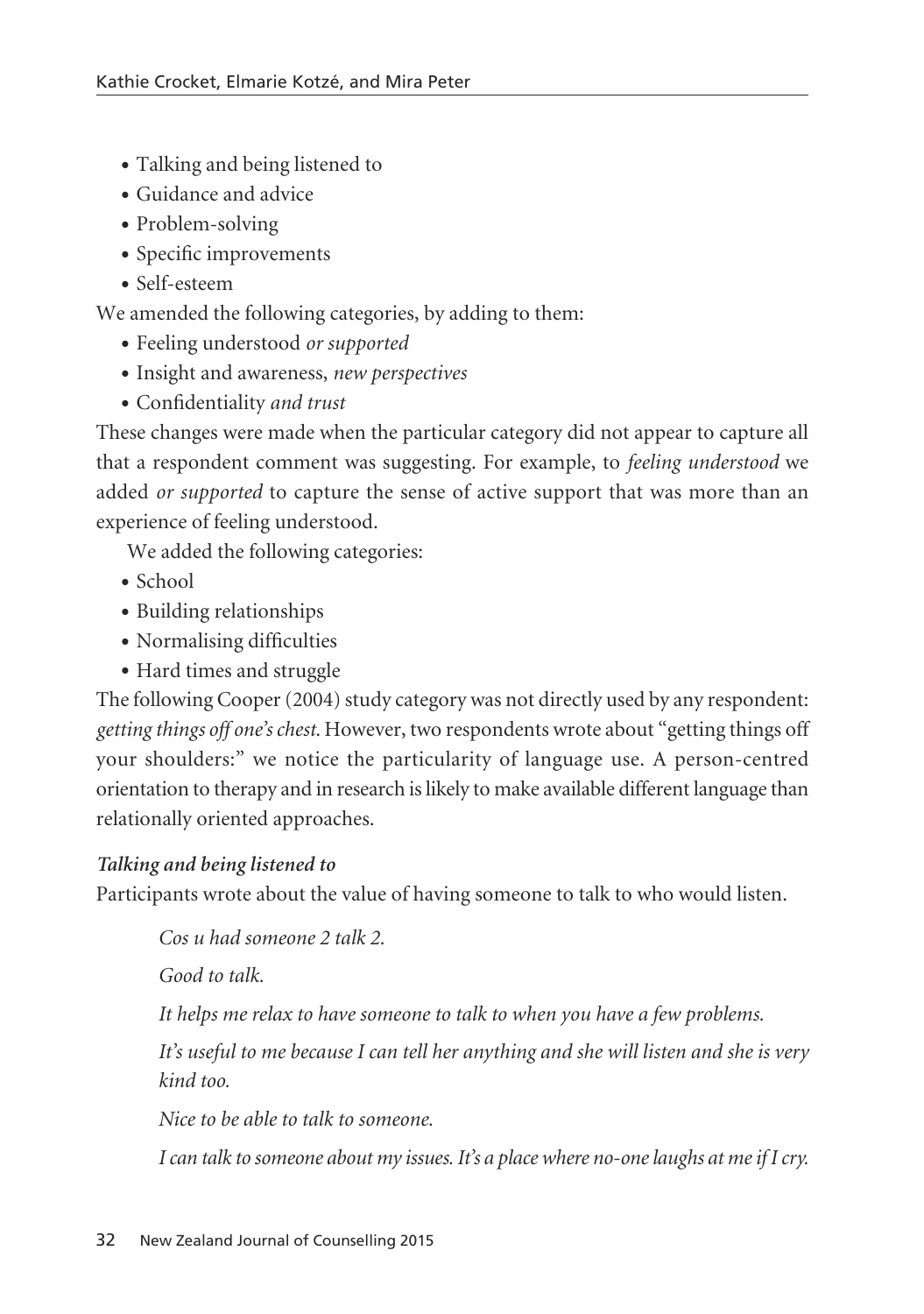## *Feeling understood or supported*

Respondents valued the support and understanding provided by the counsellor.

*I have faced many struggles throughout High School and having my guidance counsellor there to support me right the way through it was fantastic.*

*It gave me someone to talk to who understands and helped me to see what is happening through another perspective.*

*It was just nice to have someone to talk to, someone who would listen, someone who wouldn't judge you or your problems. It was very helpful, a great way to get things off your shoulders, it was a good feeling to know someone did care about you and wanted to help you.*

*It was nice to know that you could talk to someone and they wouldn't judge you or anything and they would help and give you any advice needed and that it was completely confidential.*

*Understand me and talk to me to help me through the tough times.* 

## *Insight and awareness, new perspectives*

Respondents reported that the process in the counselling room supported them to understand themselves and the situations they were dealing with. These understandings made action possible.

*Better understanding of self, thoughts, plans to help deal with problems, etc. Counselling helped me in a way I thought it couldn't have. It helped me to look at things in a different way and interpret my emotions. Talking about my problems has helped me overcome them.*

*Helped me realise how much I need help with depression.*

*Helps me express my feelings and talk through my problems.*

*It helped me talk about my problems that have been getting too big and to de-stress, look at things from different views and get help from someone that I know will keep it a secret or tell someone who needs to know.*

## *Problem-solving; guidance and advice; self-esteem*

Only one respondent specifically mentioned each of the following: problem-solving; guidance and advice; and self-esteem.

*Helped me figure out what to do in some situations.*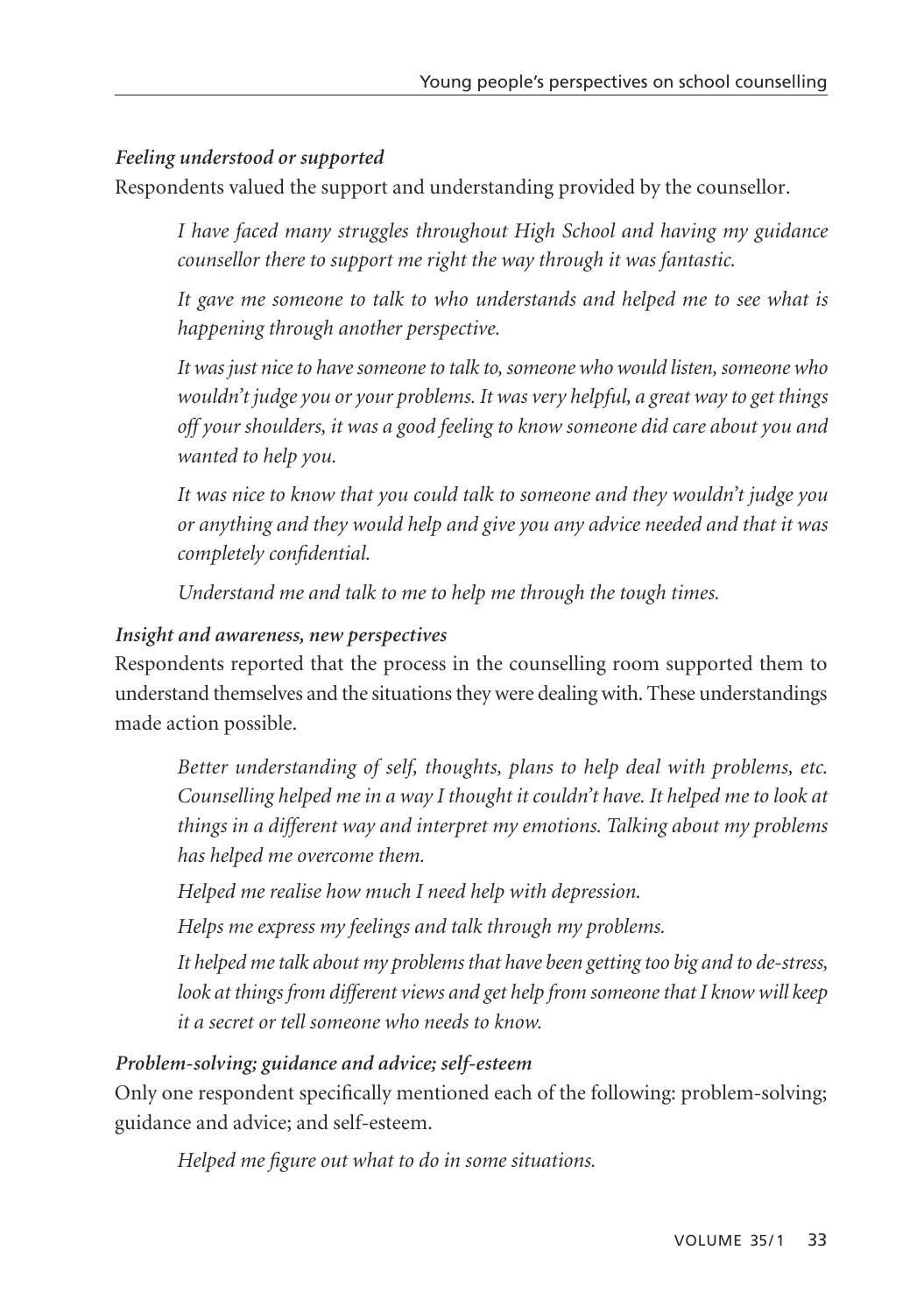*I got good advice about how to deal with problems and stand up for myself. Just made me feel better about myself.*

## *Confidentiality and trust*

Counselling in schools provides a unique space and an interpersonal encounter based in confidentiality and trust.

*Made me feel better about myself, felt relieved that I could talk to someone who I could trust. Huge relief.*

## *Specific improvements*

Many respondents named specific problems that they had dealt with effectively.

*Anger issues. I really liked it and it has really helped me last year and continuing.*

*Gave me new skills on how to deal with family, bullying, and how to make friends. Gave me skills on how to accept myself and see the good in me not only the bad. Has helped me to gain more confidence in myself.*

*Helped me make my mind up to finish an unhealthy relationship.*

*It helped me so much that I've become a better and stronger person and has built my confidence*  $\odot$ 

*I now have only a few issues.*

*It has made me understand myself better, and get me to a place where I feel happy.… I have gotten the help I need to manage my anxiety and fully understand I am not alone.… It helped me share my emotions and how to deal with bullying, also family situations.*

*It was helpful, as I was insecure and not confident about being myself and standing up for myself; I am now able to stand up for myself in a non-abusive and a good way.*

*My stress level went down.*

*Helped me with my problems at home and a little bit at school.*

# *School*

Cooper (2004) did not report any young people mentioning school. Three students in our study reported that counselling made a difference to their schoolwork.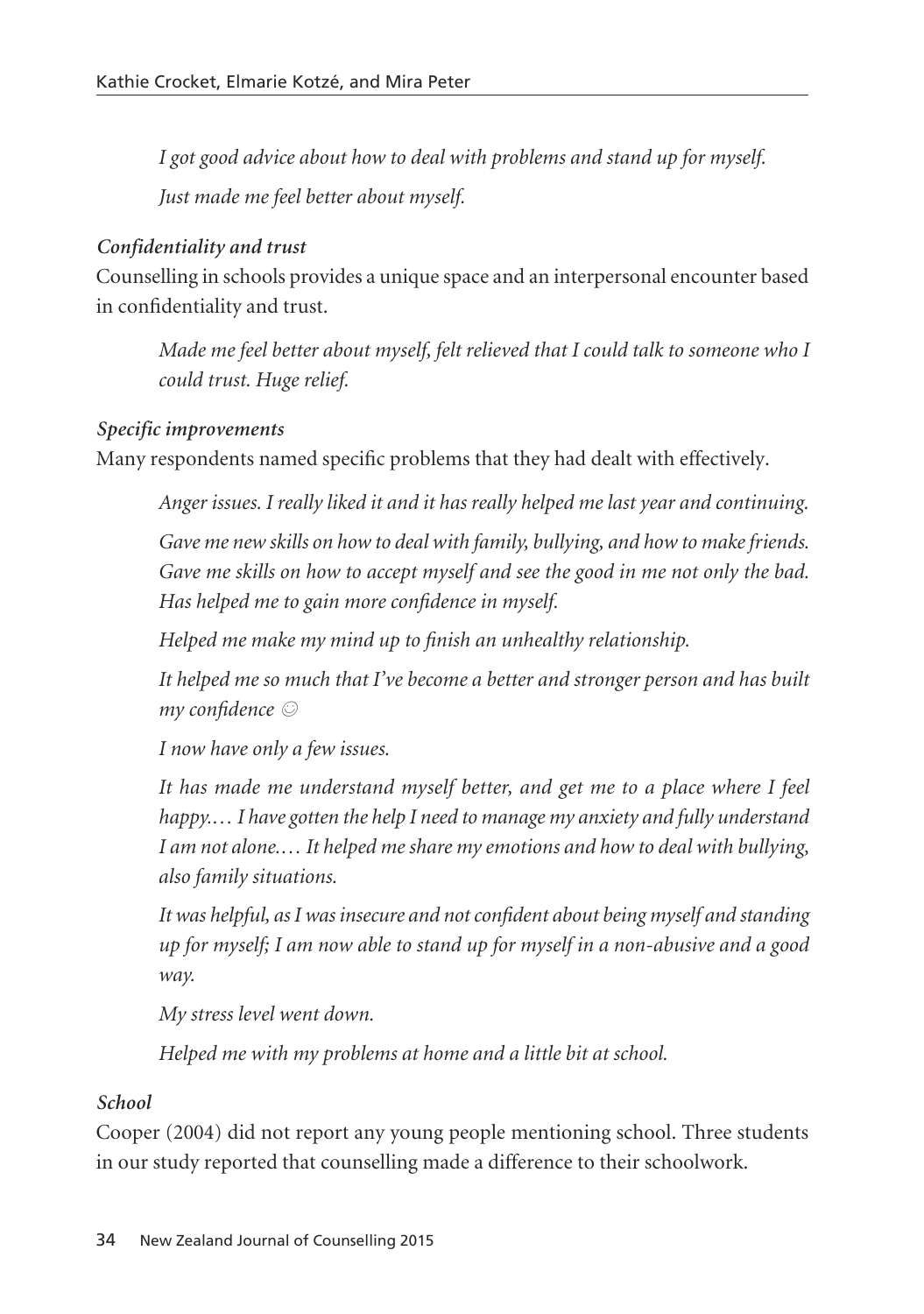*Helps me at school.*

*It helped me get my work done right.*

*It helped me to overcome personal challenges that disrupted my schoolwork and life at home.*

# *Building relationships*

While we don't know what the nature of the group is to which the respondent below refers, this response highlights a difference between having a counsellor as a school staff member, and a counsellor visiting the school from an external agency.

*The counsellor I have at school has guided my group and I since year 9. Because of her advice, support, and guidance, we have become closer than ever as a group almost like a family.* 

# *Normalising of difficulties*

Prior's (2012b) study of the resources on which young people draw to explain their experiences of counselling suggested that there is value in "the normalisation of their difficulties as ordinary problems of adolescence." Such a practice "avoids the potential medicalization of their subjective experience of distress and opens up a problemsolver subject position from which accessing help becomes possible" (p. 15).

*It has helped me deal with big things in my life and being able to bounce ideas off someone helped me see that what I was going through was normal.*

# *Hard times and struggle*

When problems are spoken of in terms of "hard times" or struggle, the opportunity opens up to understand difficulties in ways that do not pathologise the self as in deficit.

*I have been in counselling almost 3 years now and I probably wouldn't be here if I wasn't. Counselling has helped me through a lot. I don't know where I'd be [if] I didn't see a counsellor regularly.*

*They helped me when I was going through a hard time.*

# *Helpfulness in particular life dimensions*

Students were asked about the extent to which counselling had helped or made improvements across five dimensions of life. As can be seen in Figure 4, across the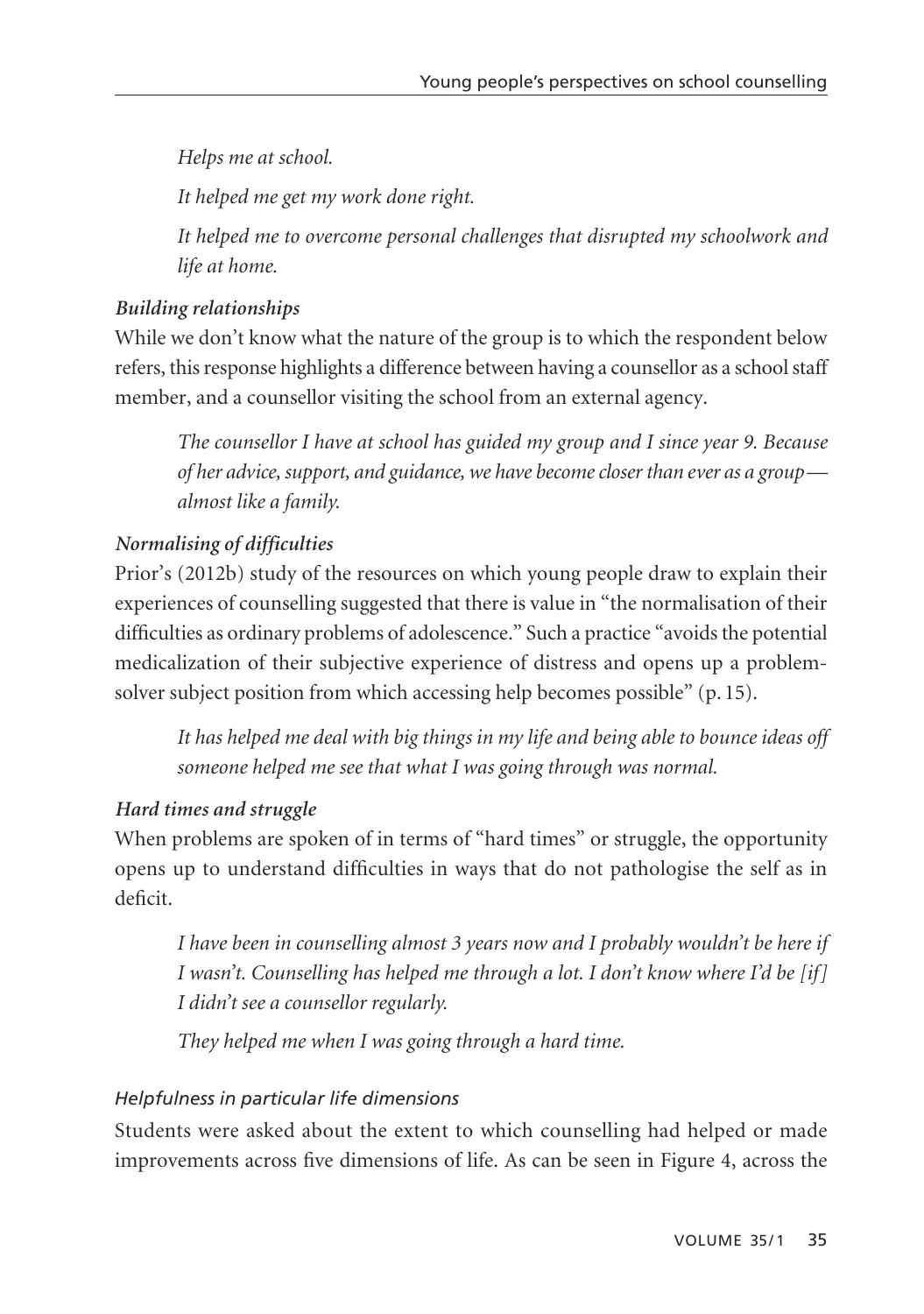

**Figure 4:** The extent to which counselling helped to improve aspects of students' lives

following four dimensions most students reported that counselling had helped to improve things quite a lot or a lot:

- How things are at home
- How things are at school
- Relationships with others
- Dealing more effectively with problems<sup>1</sup>

However, it was in the area of feeling better about themselves that respondents reported *least* improvement. Namely, 19 (46%) of the 41 respondents reported that counselling had helped them feel *a little* better about themselves; the proportion of respondents who reported least improvement in *feeling better about themselves* was significantly larger than the proportion of respondents who reported the same lower level of improvement for any other dimensions. The results of these comparisons are listed in Table 2.

Further, for each of these life dimensions we compared the proportion of respondents in the Cooper (2004) survey who reported that counselling had helped them *a lot* or *quite a lot* with the proportion of respondents in our study who gave the same response. The only dimension where the two groups differed significantly was *improved relationships with others*. Namely, a significantly greater proportion of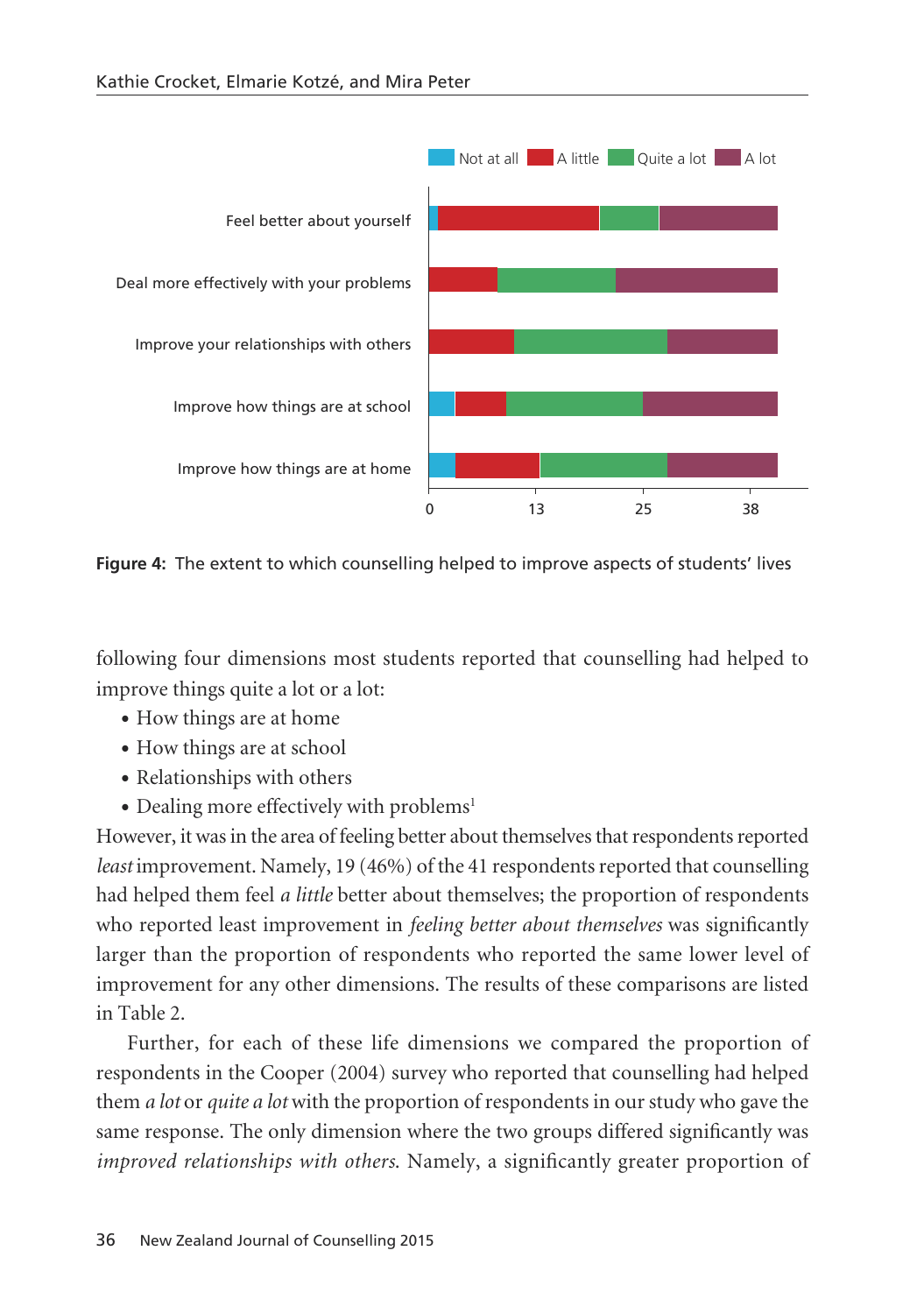| <b>Dimension</b> | <b>Proportion reporting</b><br>"only a little"<br>(improvement) | Z score  |
|------------------|-----------------------------------------------------------------|----------|
| Home             | .024                                                            | $2.08*$  |
| School           | .015                                                            | $3.12**$ |
| Relationships    | .024                                                            | $2.08*$  |
| Problems         | .2                                                              | $2.58**$ |

**Table 2.** Z-test comparisons between the proportion of respondents feeling a little better about themselves and the proportion feeling a little better on other nominated dimensions

 $*$  p < 0.05

\*\*  $p < 0.01$ 

respondents in our cohort (76%) said that their relationships with others had improved *a lot* or *quite a lot* than in the Cooper cohort (53%),  $z=2.48$ ,  $p<0.01$ .

## *Re-using the service*

All but one respondent reported that on the basis of their experience of counselling:

- They would probably or definitely use the counselling service again;
- They would recommend the counselling service to a friend.

# *Importance of having a school counsellor*

This question was particularly relevant in the context of the Cooper (2004) study, an investigation of a pilot scheme to make a counselling service available in schools where previously no such service was available. The survey asked respondents to rank the value of having a school counsellor on a 0–10 scale, with a ranking of 10 indicating "essential."

As can be seen in Figure 5, in our cohort 93% of respondents ranked the importance of having a school counsellor to be 9 or 10, compared with 60% in Cooper's (2004) study. This difference was statistically significant, *z*= 3.92, *p*< 0.001. The modal response in each study was 10; in our study 80% of respondents ranked the counselling service as essential and in Cooper's study 42% of respondents did so. The ranking of 10 in our study did not depend on the number of visits that students had had with counsellors.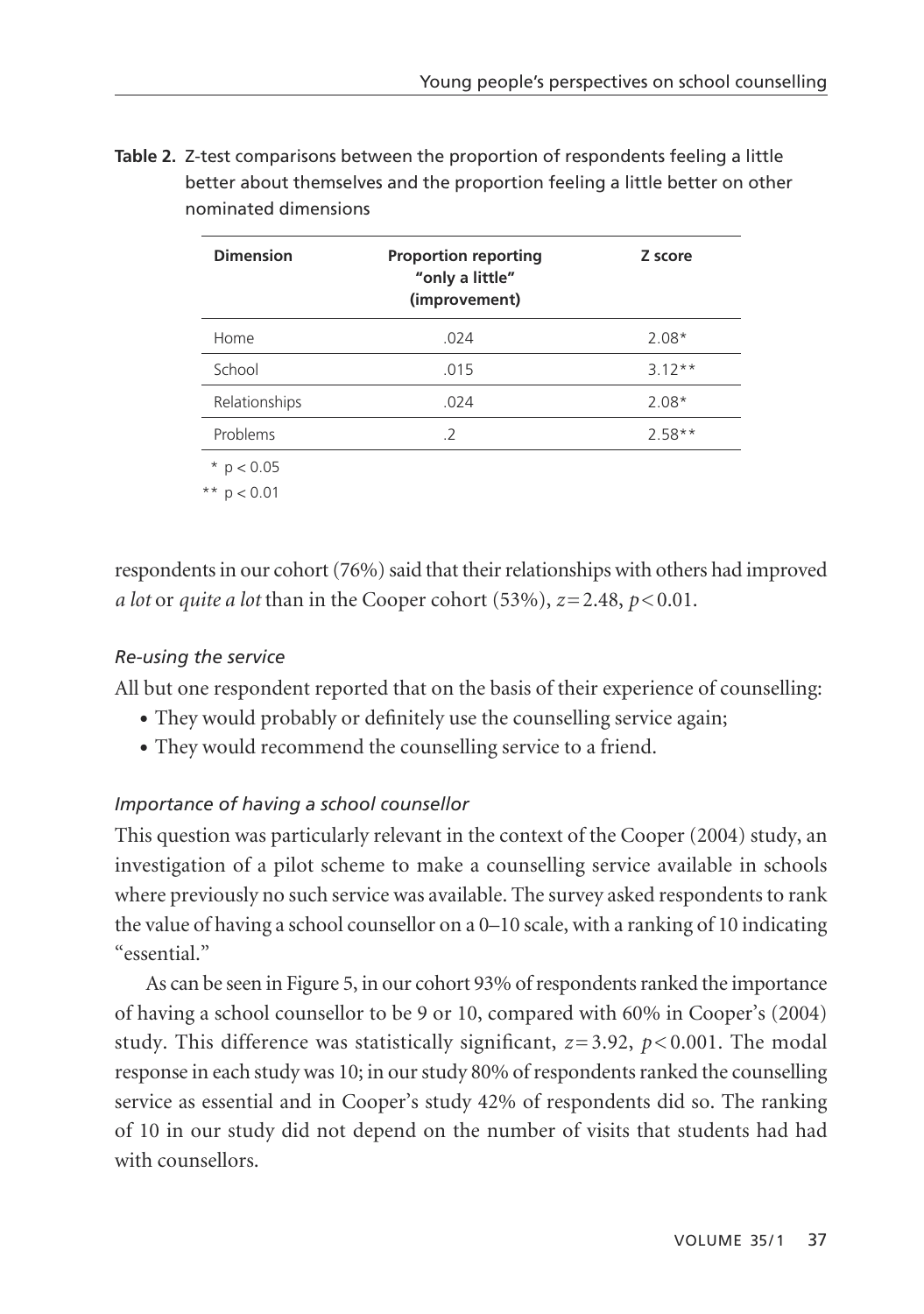

**Figure 5:** Percentage of students giving a ranking of 9 or 10 to the value of having a school counsellor

#### *Other comments*

Students were invited to offer any other comments that they thought might help improve the service. Twenty-six respondents (63%) wrote a comment, again a high response rate for a survey study. However, many made very similar responses to those reported above in "How the counselling helped."

*I believe that more counsellors should be provided as it is an essential part of schooling.*

*Counsellors need more recognition and respect in schools.* 

*Keep the services there; without them, lots of people would be depressed, especially girls.*

*Counselling has guided me to be an independent student.* 

*Counselling has saved my life.*

*No comments; it is great already.*

## **Discussion**

If research into school counselling is to offer what Cooper (2009) suggested, a demonstration of its worth and findings to improve the quality of services, what does this small survey study contribute? In the light of the recent substantial ERO (2103a, b) reviews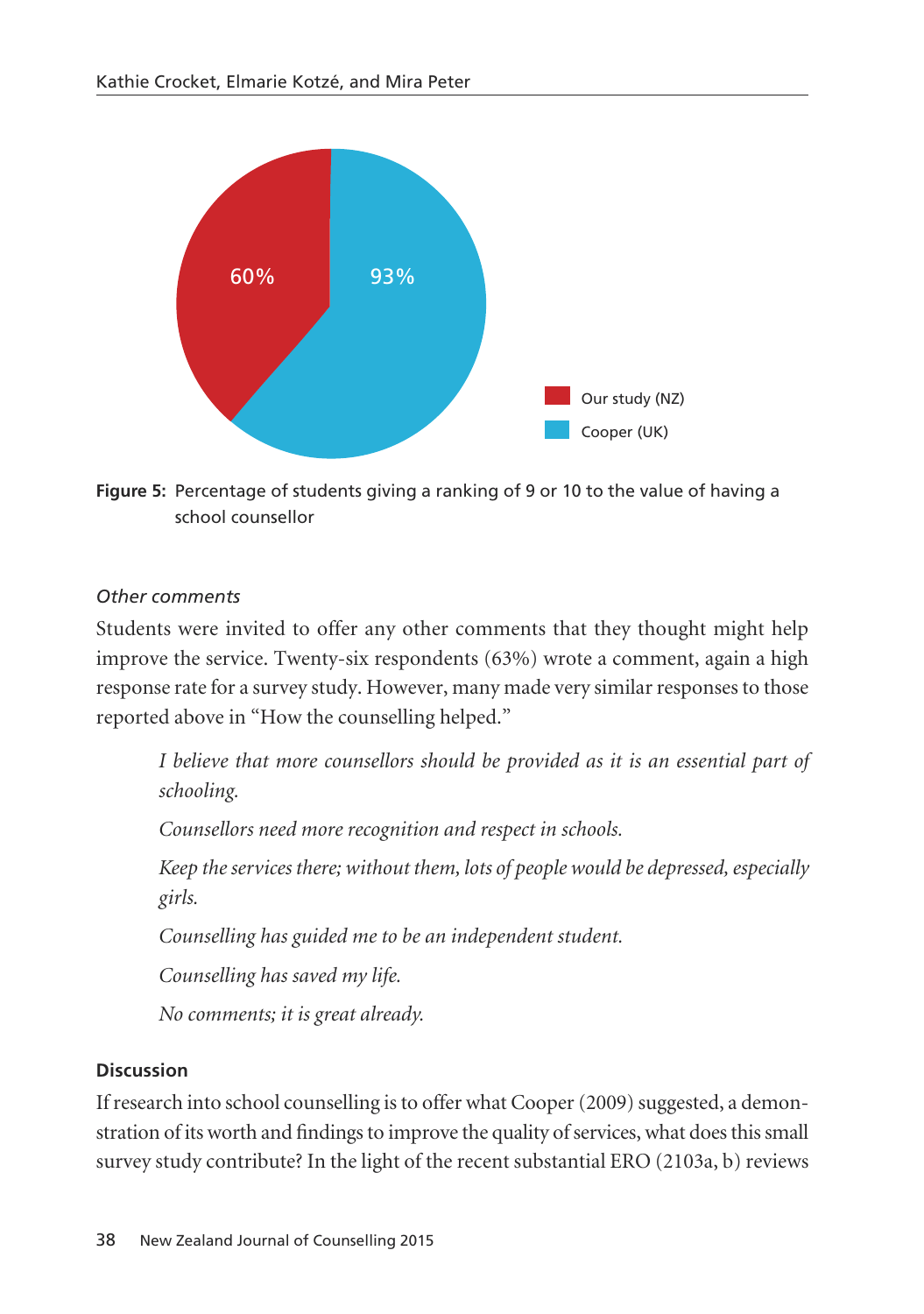of the broad sweep of guidance and counselling, does this small study have anything to offer? Most significantly, the current study has a clear focus on young people's experiences of counselling; in particular, it does not conflate pastoral care, guidance, and counselling, as the ERO reviews do. Further, in common with the Cooper (2004, 2006) evaluative studies, all young people surveyed in our cohort had experienced school counselling as clients. Our survey study has a clear and limited focus on a small number of students' experiences of the practice of counselling in schools. What then can we learn from our focus and findings?

Most respondents were Päkehä or European and female, and most reported that they were helped by the counselling. We cannot claim that this finding is representative but it at least raises some questions for consideration in terms of equity of access. While no inferences can be drawn about access to counselling in these schools because no information is available about the ratio of student ethnicities, the question about equity of access for Mäori and Pasifika students remains. What about other groups that may or may not have accessed the service? If school counselling is generally experienced as helpful, it would seem to be important that everyone has access to this service, as Waldegrave (1985) argued many years ago about family therapy.

While respondents reported that they had good information about the counselling service, perhaps school counsellors might review how their services are promoted, particularly to improve availability to groups not currently accessing the service. Both within-school and across-schools data could provide evidence about students who access counselling, and what barriers there might be to access for students who have not used the service.

Young people reported a number of ways in which counselling had been helpful, including specific improvements such as leaving an unhealthy relationship, managing anxiety and stress, and standing up for oneself in an appropriate way. These reports suggest a purposeful change orientation on the part of both young people and counsellors. It might then be easy to overlook the significance of the first two categories of helpfulness, talking and being listened to, and feeling understood and supported, as these might be taken-for-granted aspects not only of counselling but also of everyday relationships. However, if, as a number of scholars (see, for example, Butler, 1997; Davies, 1991; Weingarten, 2000) have argued, identity depends upon opportunities to speak ourselves into existence and to have that speaking acknowledged by others, the pedagogy of listening (Ellwood, 2009) that is offered in school counselling provides young people with an important resource in identity formation. The significance of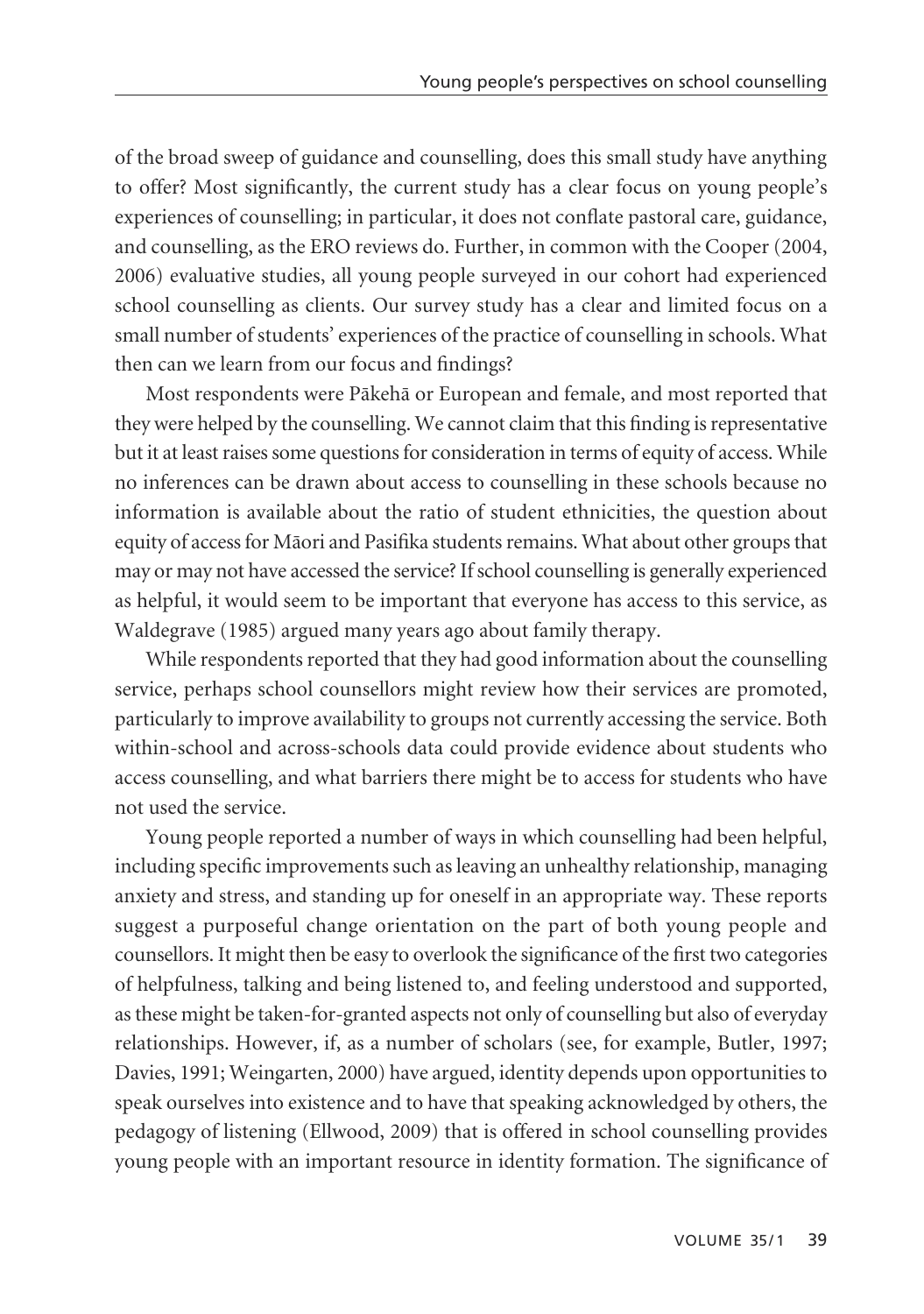the quality of skilled professional listening and responding should not be under estimated. As a researcher who has carried out numerous and complex studies of school counselling in the UK, Cooper is cited as having stated:

*Just knowing someone is there to talk to may make a big difference to some young people and could be the early intervention that means they are less likely to develop problems in the future.* (Jackson, 2012, p. 7)

Following our presentation of results from this survey study at the 2014 New Zealand Association of Counsellors School Guidance Counsellors' conference, we offered a workshop to explore with participants how individual schools are already gathering evidence of the extent and efficacy of counselling practice, and what else might be needed. Many creative examples were offered, suggesting that there are strong evidence bases in many individual schools. This information indicates that a useful contribution could be made by a study that explores the measures already being employed, the data being generated, and the means of analysis being employed. With these aspects identified, there is the potential for what is already known in individual schools to be brought together across schools, where measures are compatible, in order both to demonstrate the value of counselling and to enrich future practice.

As Cooper (2009) noted, however, robust research into school counselling requires resourcing. In an absence of resources, this small New Zealand study demonstrates that those student clients who participated in the survey experienced school counselling as offering them meaningful support to bring about change. Their local perspectives would seem largely to concur with Cooper's (2009) wider view that school counselling is a "non-stigmatising, accessible and effective form of early intervention" (p. 138). According to these local students, school counselling has contributed to significant improvement in a range of dimensions of their lives.

#### Endnote

1. We do not know if the (small number of) "not at all" scores for school and home were because counselling had not helped students in areas where they had wanted help, or if those were not aspects of their lives on which counselling had focused.

#### References

Agee, M. N. (1997). Privacy and the school counsellor. *Access, 16*(1), 20–36.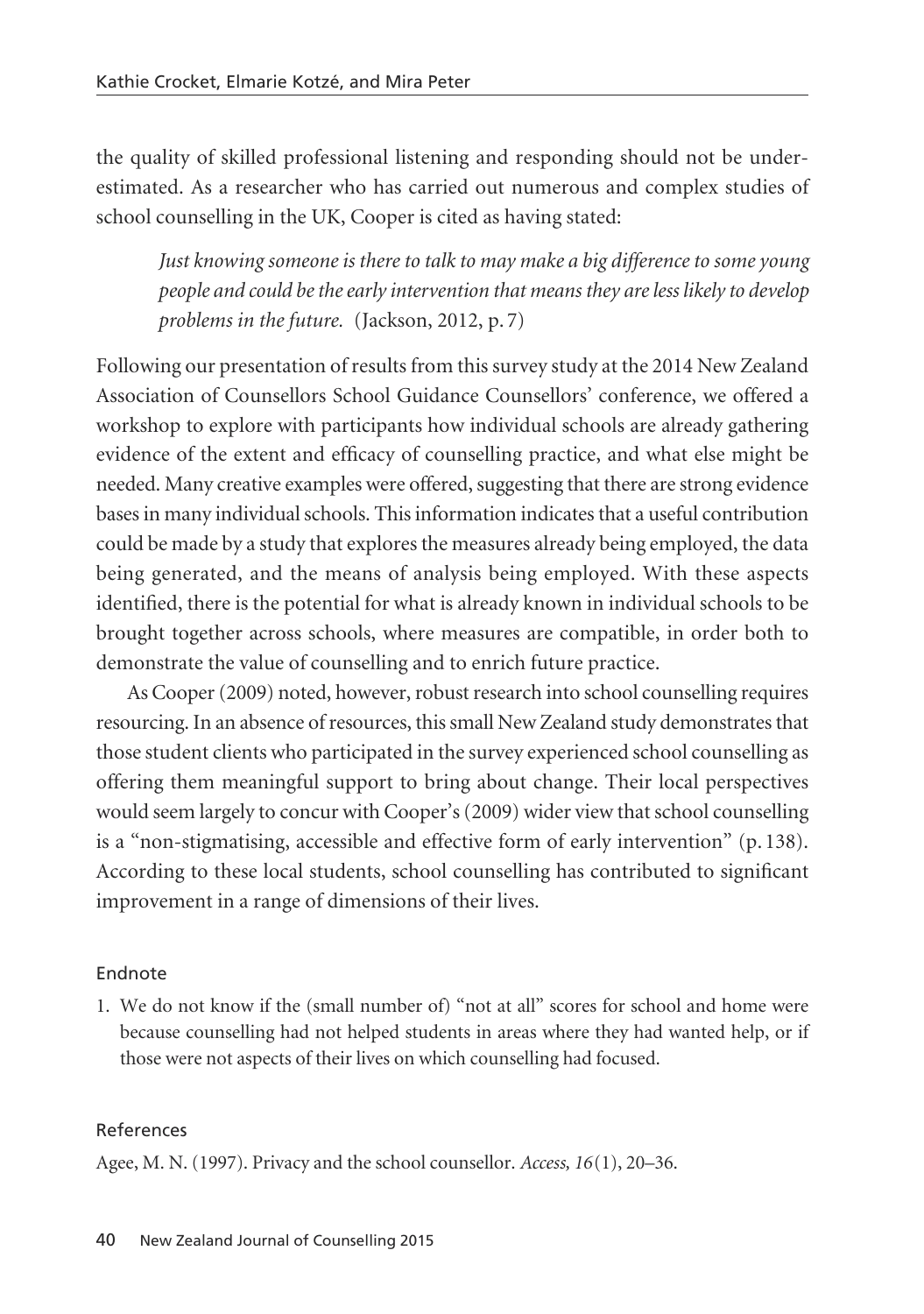- Besley, T. (2002). *Counseling youth: Foucault, power, and the ethics of subjectivity*. Westport, CT: Praeger.
- Blackett, J., & Hermansson, G. L. (2005). Guidance and counselling of the gifted and talented in New Zealand. *International Journal for the Advancement of Counselling, 27*(2), 277–287. doi:10.1007/s10447-005-3186-2
- Butler, J. (1997). *Excitable speech: A politics of the performative*. New York, NY: Routledge.
- Cooper, M. (2004). *Counselling in Schools project: Evaluation report*. Glasgow, Scotland: University of Strathclyde. Retrieved from http://strathprints.strath.ac.uk/26794/
- Cooper, M. (2006). *Counselling in Schools project. Phase II: Evaluation report*. Glasgow, Scotland: University of Strathclyde. Retrieved from http://strathprints.strath.ac.uk/26793/
- Cooper, M. (2009). Counselling in UK secondary schools: A comprehensive review of audit and evaluation data. *Counselling and Psychotherapy Research, 9*(3), 137–150. doi:10.1080/ 14733140903079258
- Cooper, M., Pybis, J., Hill, A., Jones, S., & Cromarty, K. (2013). Therapeutic outcomes in the Welsh Government's school-based counselling strategy: An evaluation. *Counselling and Psychotherapy Research, 13*(2), 86–97.
- Cooper, M., Rowland, N., McArthur, K., Pattison, S., Cromarty, K., & Andriessen, K. (2010). Randomised controlled trial of school-based humanistic counselling for emotional distress in young people: Feasibility study and preliminary indications of efficacy. *Child and Adolescent Psychiatry and Mental Health, 4*(1), 1–12.
- Crocket, K., Flanagan, P., Winslade, J., & Kotzé, E. (2011). Considering counsellor education in Aotearoa New Zealand: Looking back in order to look forward. *New Zealand Journal of Counselling, Special Issue*, 2–21.
- Davies, B. (1991). The concept of agency. *Postmodern Critical Theorising, 30*, 42–53.
- Education Review Office. (2013a). *Guidance and counselling in schools: Survey findings.* Wellington, New Zealand: Author. http://www.ero.govt.nz/National-Reports/Guidanceand-Counselling-in-Schools-Survey-Findings-July-2013
- Education Review Office. (2013b). *Improving guidance and counselling for students in secondary schools.* Wellington, New Zealand: Author. http://www.ero.govt.nz/National-Reports/ Improving-Guidance-and-Counselling-for-Students-in-Secondary-Schools-December-2013
- Ellwood, C. (2009). Listening to homeless young people: A strategy of attention. In B. Davies & S. Gannon (Eds.), *Pedagogical encounters*(pp.31–52). New York, NY: Peter Lang. Retrieved from http://philpapers.org/rec/ELLLTH
- Ferguson, C. (2012). Out of our comfort zone: Holistic counselling in a multicultural school. *New Zealand Journal of Counselling, 32*(1), 25–36.
- Fleming, T. M., Clark, T., Denny, S., Bullen, P., Crengle, S., Peiris-John, R., … Lucassen, M. (2014). Stability and change in the mental health of New Zealand secondary school students 2007–2012: Results from the national adolescent health surveys. *Australian and New Zealand Journal of Psychiatry, 48*(5), 472–480. doi:10.1177/0004867413514489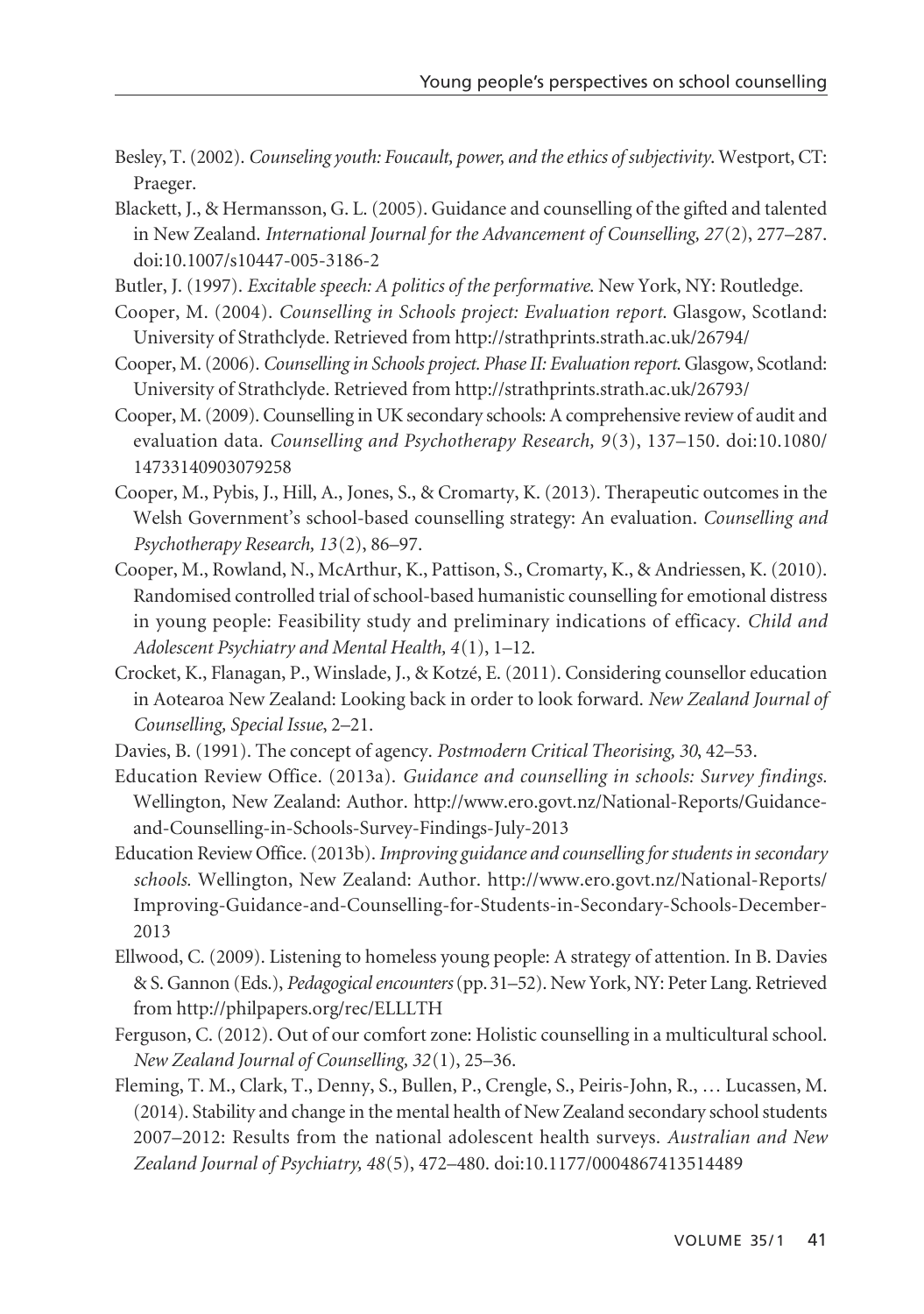Hawkins, A. (2012). The long route to registration. *Therapy Today, 23*(2), 45.

- Hughes, C. (2011). School counsellors: Clients, colleagues, and confidentiality. In K. Crocket, M. Agee, & S. Cornforth (Eds.), *Ethics in practice: A guide for counsellors* (pp. 106–117). Wellington, New Zealand: Dunmore.
- Hughes, C. (2012). School counsellors, values learning, and the New Zealand Curriculum. *New Zealand Journal of Counselling, 32*(2), 12–28.
- Hughes, C., Burke, A., Graham, J., Crocket, K., & Kotzé, E. (2013). School counsellors and the Key Competencies: The difference that makes the difference. *New Zealand Journal of Counselling, 33*(1), 2–15.
- Jackson, C. (2012). What do young people want? *Therapy Today, 23*(2), 4–7.
- Kotzé, E., & Crocket, K. (2011). Whose future? Whose choosing?: Counselling in a context of (im)possible choice. *Waikato Journal of Education, 16*(3), 45–55.
- Kotzé, E., Crocket, K., Burke, A., Graham, J., & Hughes, C. (2013). Key Competencies and school guidance counselling: Learning alongside communities of support. *Teachers and Curriculum, 13*, 26–32.
- Lynass, R., Pykhtina, O., & Cooper, M. (2012). A thematic analysis of young people's experience of counselling in five secondary schools in the UK. *Counselling and Psychotherapy Research, 12*(1), 53–62.
- McArthur, K., Cooper, M., & Berdondini, L. (2012). School-based humanistic counseling for psychological distress in young people: Pilot randomized controlled trial. *Psychotherapy Research, 23*(3), 355–365. doi:10.1080/10503307.2012.726750
- McMenamin, D. (2004). Talking about "knowing with" (Like a team). In D. Paré & G. Larner (Eds.), *Collaborative practice in psychology and therapy* (pp.97–108). New York, NY: Haworth.
- McMenamin, D. (2014). New stories of identity: Alternatives to suspension and exclusion from school. (Unpublished doctoral thesis.) University of Waikato, Hamilton, New Zealand. Retrieved from http://researchcommons.waikato.ac.nz/handle/10289/8687
- Prior, S. (2012a). Young people's process of engagement in school counselling. *Counselling and Psychotherapy Research, 12*(3), 233–240.
- Prior, S. (2012b). Overcoming stigma: How young people position themselves as counselling service users. *Sociology of Health & Illness, 34*(5), 697–713.
- Twigg, E., Barkham, M., Bewick, B. M., Mulhern, B., Connell, J., & Cooper, M. (2009). The Young Person's CORE: Development of a brief outcome measure for young people. *Counselling and Psychotherapy Research, 9*(3), 160–168.
- Waldegrave, C. (1985). Mono-cultural, mono-class, and so-called non-political family therapy. *Australian and New Zealand Journal of Family Therapy, 6*(4), 197–200.
- Weingarten, K. (2000). Witnessing, wonder, and hope. *Family Process, 39*(4), 389–402. doi:10.1111/j.1545-5300.2000.39401.x
- Westergaard, J. (2013). Counselling young people: Counsellors' perspectives on "what works." An exploratory study. *Counselling and Psychotherapy Research, 13*(2), 98–105.